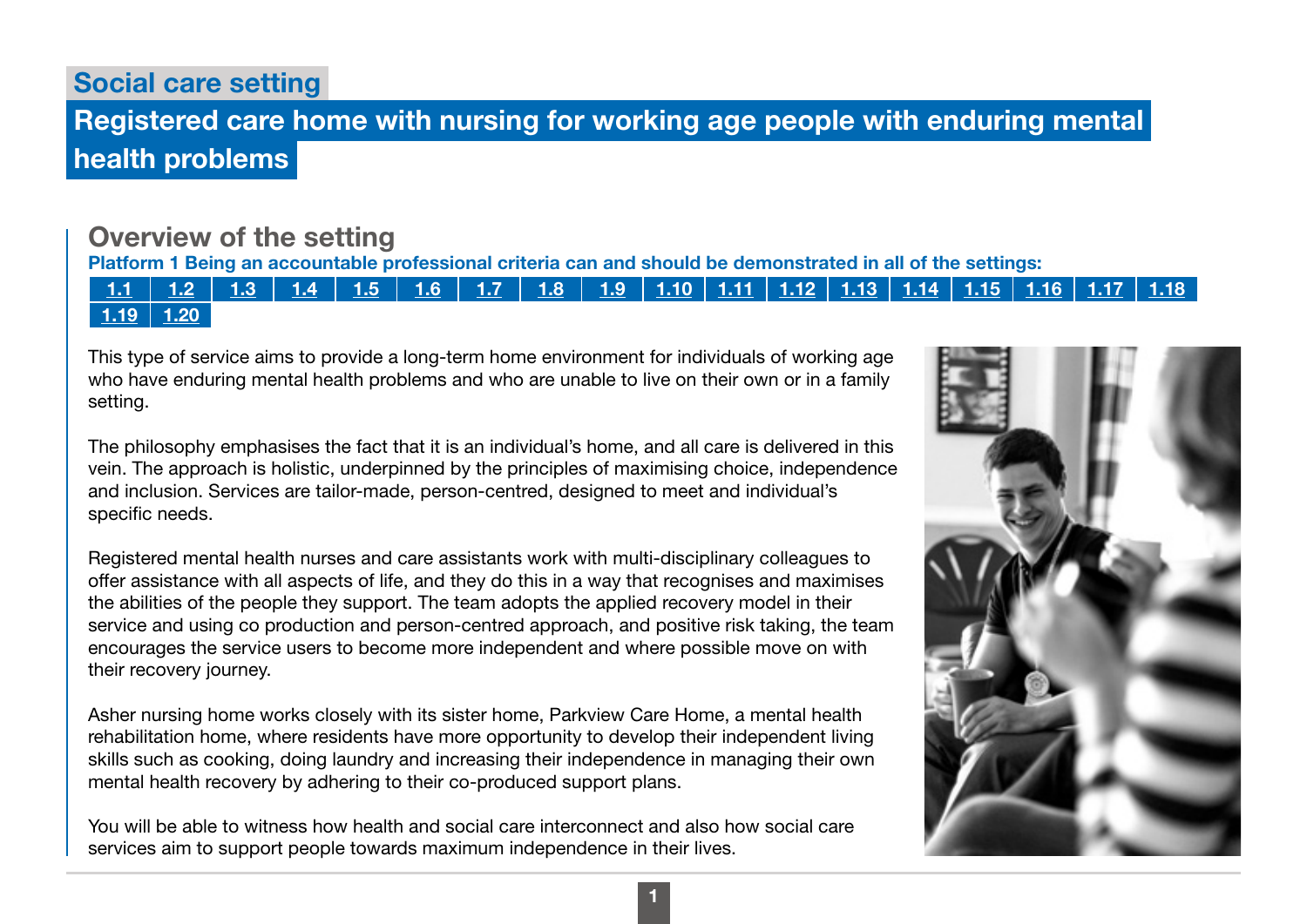You are likely to work alongside both mental health and adult nurses.

You will understand the importance of relationship-based care and you will have opportunities to learn about the many aspects of community nursing including the provision of nursing services in a home environment. Through the relationships we develop with people who need care and support, we aim to support them in their individual choices. We work with them to make joint decisions about their care plans and in areas such as delivery of personal care.

People who need care and support tend to be younger and still sexually active. Due to their vulnerability, they can be at risk of exploitation and abuse. It's important for the team to equip them with the correct sexual health knowledge.

### Hello my name is… Oakley

Welcome to Asher and Parkview. I have lived here over three years and the staff here have embraced my mental health condition and also my gender identity. The home here is very nice, it feels very homely here and the staff here helped me to be independent.

### Promoting independence

People who need care and support are encouraged to develop their independent living skills so that they could return to their previous homes in the community or move on to supported living and possibly return to employment. We apply the concept of normalisation, staff do not wear uniform, we encourage residence to interact and integrate with the community. We actively support people with lived in mental health conditions to be part of the team.

### Proactively promoting better awareness and better outcomes for our LGBTQI+ residents

We have supported staff and residents to live freely in the way that they choose, by celebrating their protected characteristics.

## Support for trans and non-binary people

Student nurses will have the opportunity to support those who identify as trans, including with some of their appointments with other professionals and to support with their day-to-day health and wellbeing.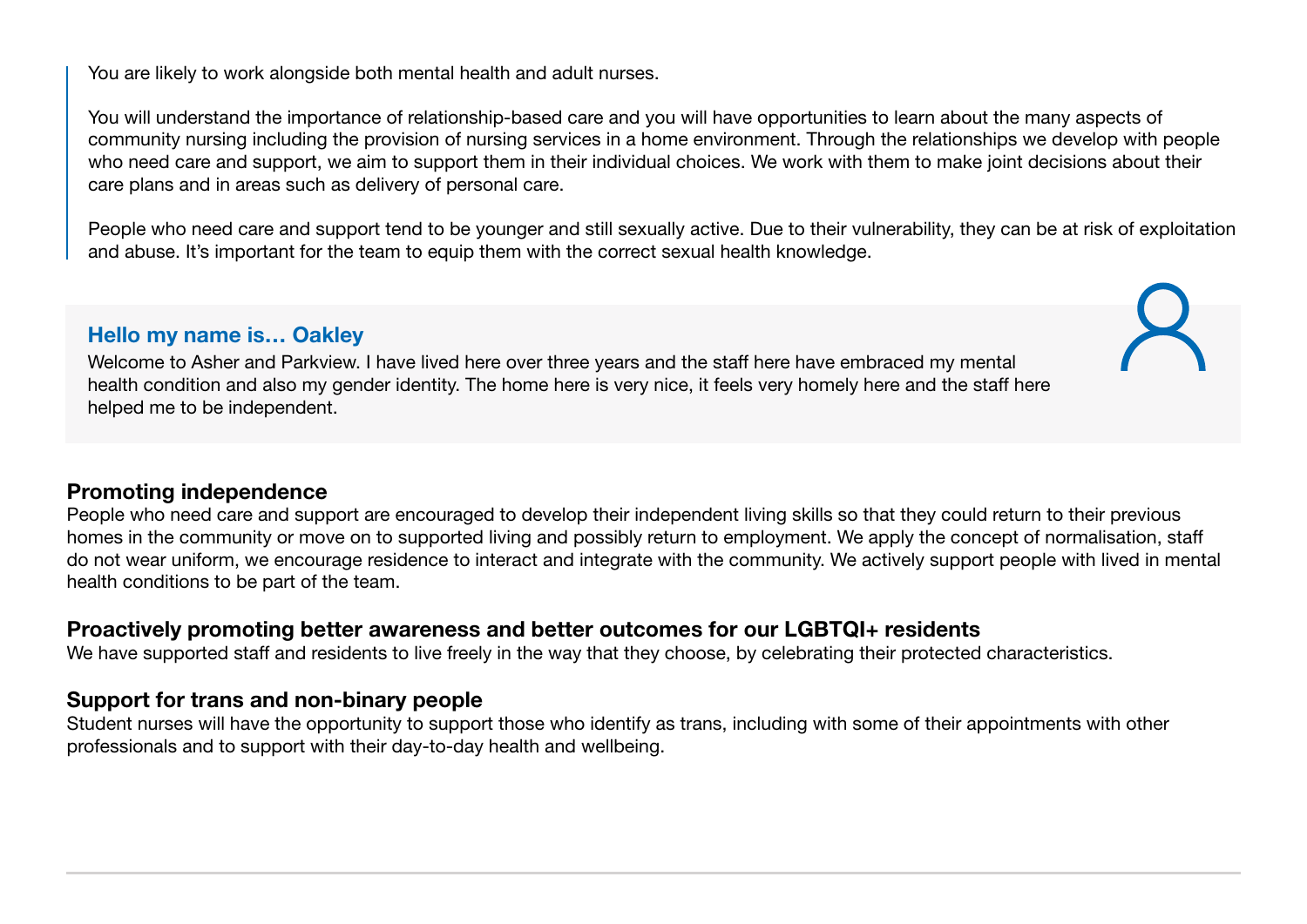### A student nurse on placement in this setting will have opportunities to:

■ experience a very specialist service for working age adults.

# People likely to be working during a normal shift

In a normal shift, there is likely to be one registered nurse working plus a team of carers, and recovery workers (activity coordinators), in addition to ancillary staff.



# Clinical skills employed in this social care environment

- risk assessments (environmental e.g. falls and medication) for each clinical domain
- complex clinical care including ongoing monitoring (e.g. must/waterlow/News2)
- managing long-term physical and mental conditions
- general frailty
- monitoring deterioration
- undertaking and recording of clinical observations
- rehabilitation
- effective discharge planning from hospital/multi-disciplinary teams sharing of information (use of SBAR) recognising the importance of careful planning to avoid negative impact on coping behaviours.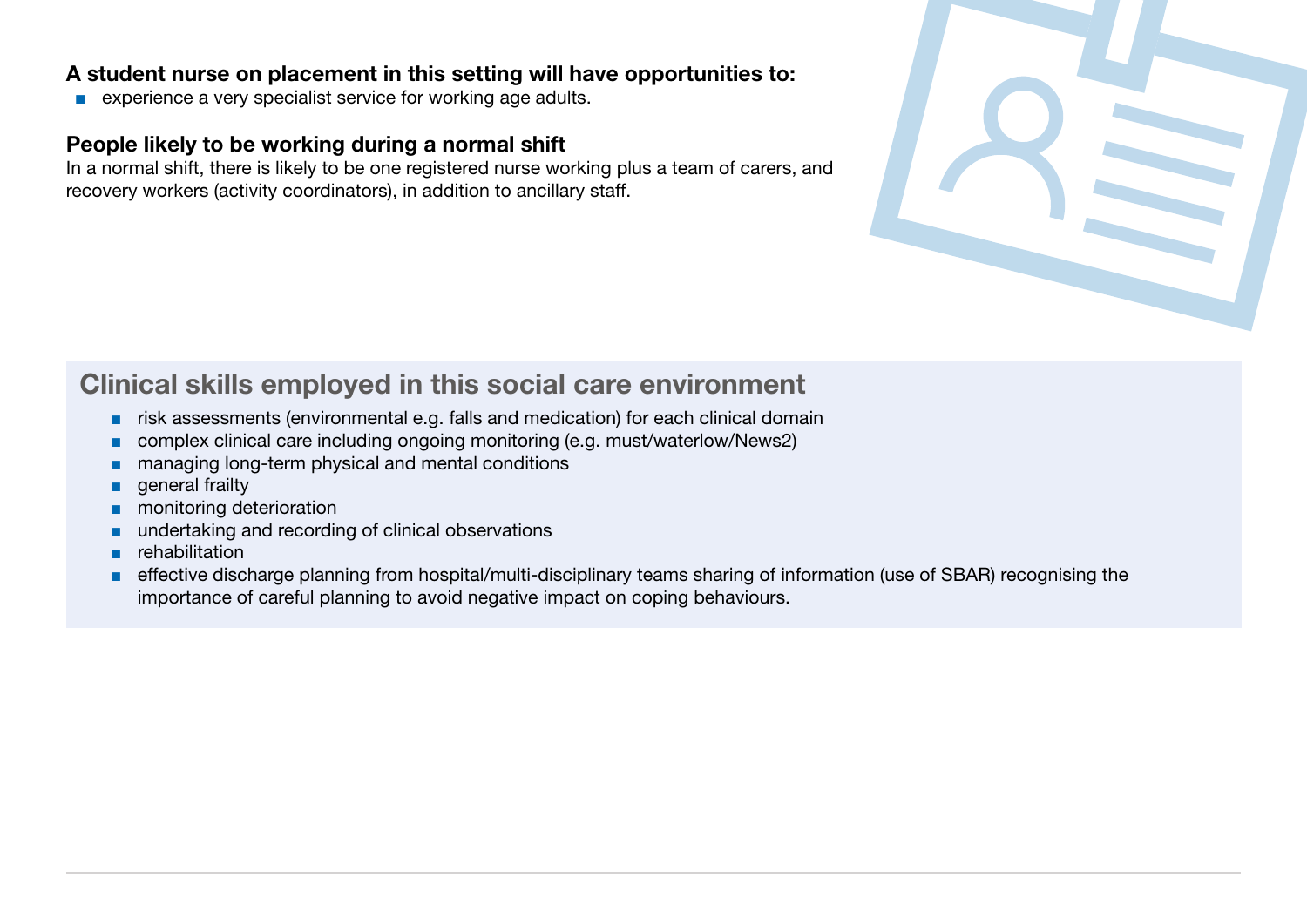# Multi-disciplinary opportunities to work with registered nurses from different fields, allied health, and other professionals

The nurses and carers work collaboratively with a range of multi-disciplinary community mental health teams including psychiatrists, social workers, community psychiatric nurses as well as occupational therapists.



# The assertive outreach team

The assertive outreach team works with service users who are on community treatment orders but who are reluctant to engage with services. They provide a 7 day a week service and will visit people at home to make sure they get their treatment and try to prevent a crisis. They provide support to the nursing home and will provide a very quick response if required.



# The community rehabilitation and transition teams

The community rehabilitation and transition teams have a focus on rehabilitation, and they provide the necessary support to enable people to transition into community independent living.



# The forensic mental health team

This team has responsibility for working with service users who have been through the court and the prison systems. They also provide rapid response.